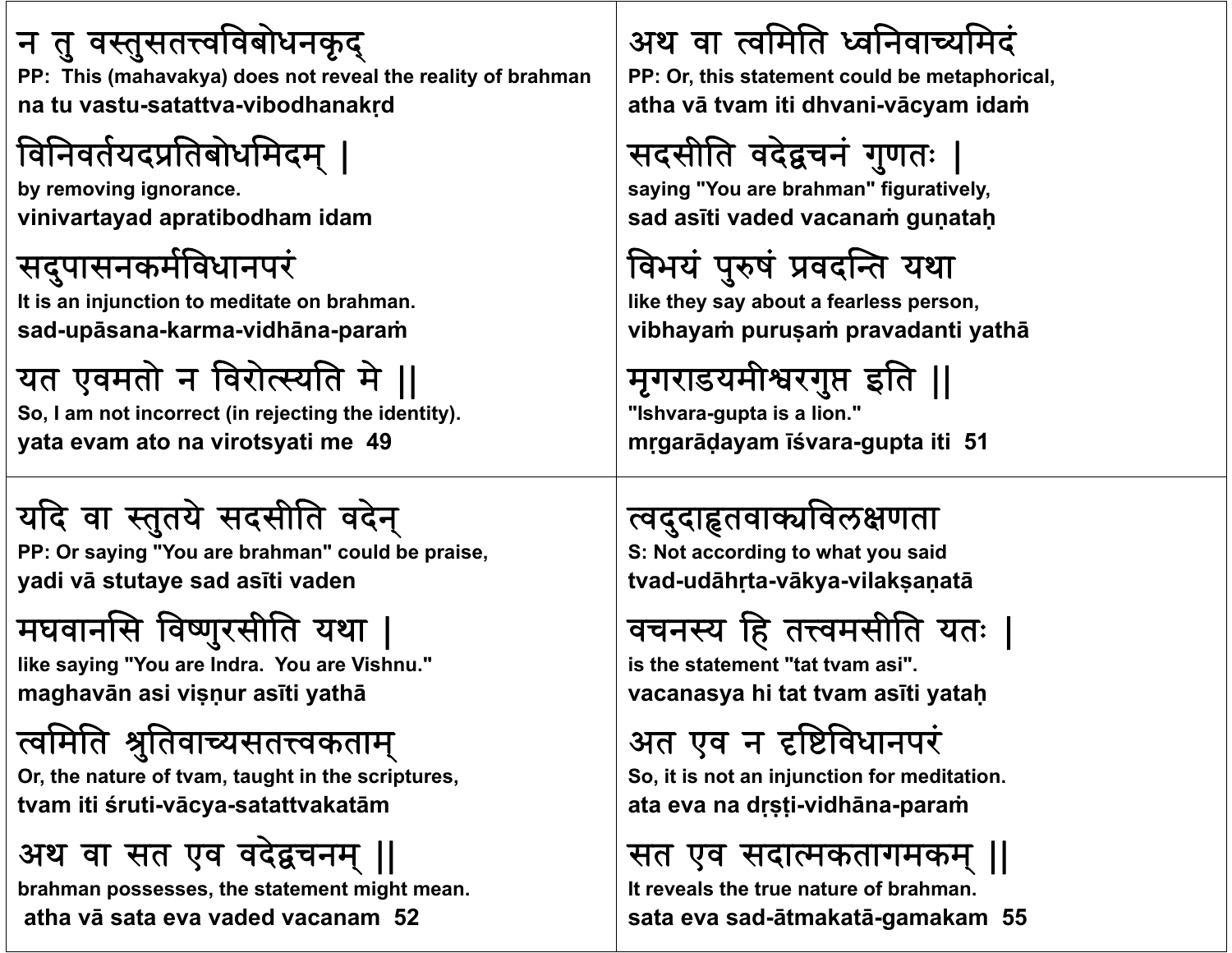#### इतिशब्दशिरस्कपदोक्तमतिर्

**B t t t di ith th d " By statements ending with the word "iti" iti-śabda-śiraska-padokta-matir**

# विहिता मनआदिषु तैर्वचनैः

**i j ti d di th i d t injunctions are made regarding the mind, etc. vihitā mana-ādiṣu tair vacanaiḥ**

#### न विधानमिहास्ति तथा वचने

But there is no such injunction here in this mahavakya. **na vidhānam ihāsti tathā vacane**

## सुविलक्षणमेतदतो वचनात् ।।

**It is completely different from an injunction. suvilakṣaṇam etad ato vacanāt 56**

## विकृतित्वमवादि मनःप्रभृतेर्

**Th i d t b i difi ti The mind, etc. being a modification vikṛtitvam avādi manaḥ-prabhṛter**

# बहशः श्रुतिषु प्रकृतेस्तु सतः

of brahman is taught by the scriptures in many places. **bahuśaḥ śrutiṣu prakṛtes tu sataḥ**

#### अत एव समानविभक्तितया

**S d i ii So, as words in apposition, ata eva samāna-vibhaktitayā**

# मनअाद सवेमसयमित ||

**the mind, etc. are clearly known to be unreal. mana-ādi suvedyam asatyam iti 62**

## मनसो वियतः सवितृप्रभृतेः

To the mind, space, sun, etc. (being meditated upon), **manaso viyataḥ savitṛ-prabhṛteḥ**

## प्रवदन्ति न तानि सदात्मकताम् |

those (injunctions) do not attribute brahman. **pravadanti na tāni sad-ātmakatā<sup>m</sup>**

# मनआदि हि मुख्यमुपास्यतया

The literal meanings of mind, etc, as objects of meditation, **mana-ādi hi mukhyam upāsyatayā**

## प्रवदन्ति यतोऽक्षरदृष्टियुतम् ||

**are taught to be meditated on as being brahman. pravadanti yato 'kṣara-dṛṣṭi-yutam 57**

# जनितत्वमवादि न हि श्रुतिभिर्

**It i t id b th i t th t is not said by the scriptures that janitatvam avādi na hi śrutibhir**

# जनकेन सतास्य शरीरभृतः

**emb di d i t d b bodied consciousness was created by b h ra man. janakena satāsya śarīra-bhṛtaḥ**

### मनअादवकारवलणता

Unlike modifications (of brahman) like the mind, etc. **mana-ādi-vikāra-vilakṣaṇatāṁ**

## प्रतियन्ति शरीरभृतस्तु ततः ॥

**is embodied consciousness, they say. pratiyanti śarīra-bhṛtas tu tataḥ 63**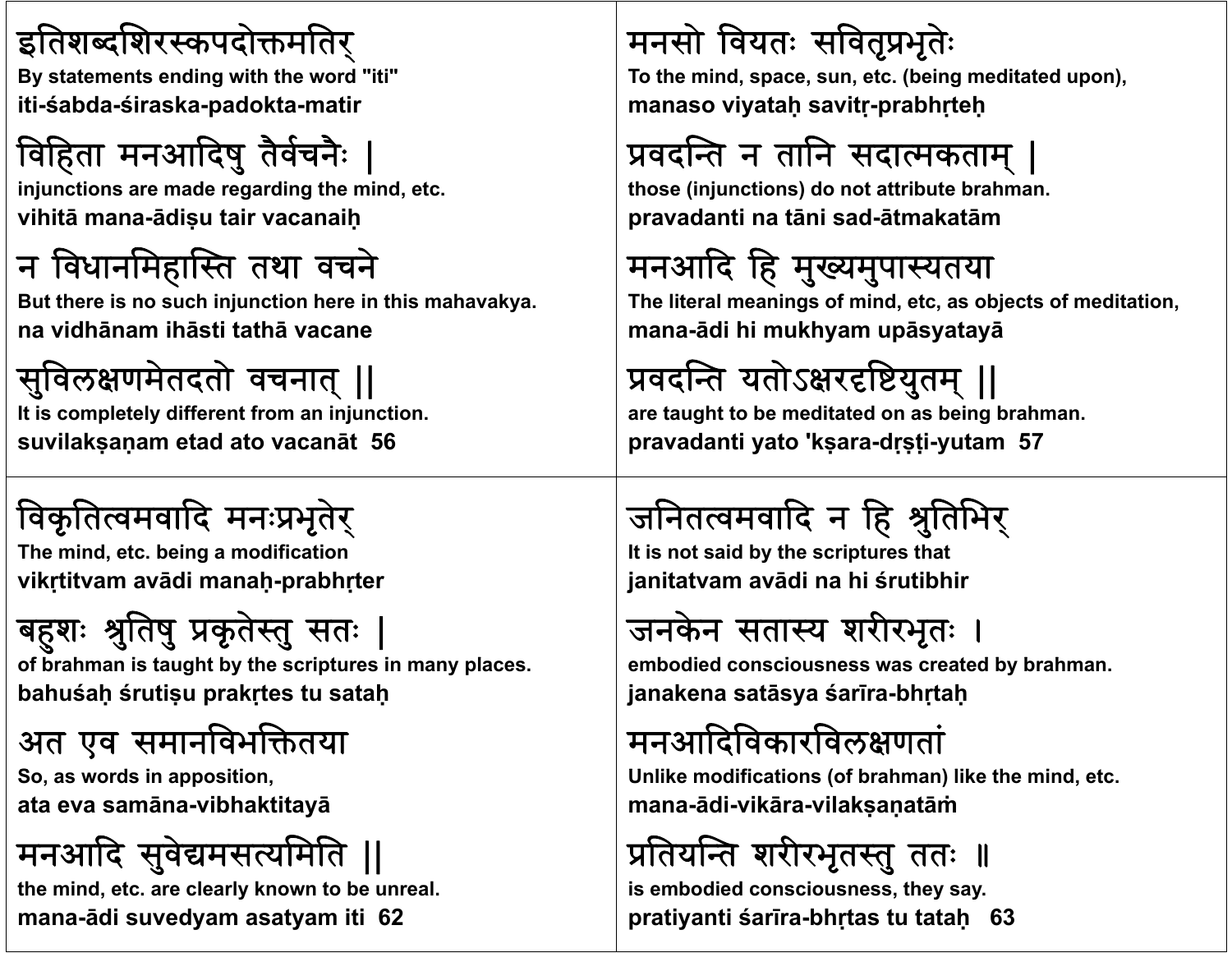#### परमात्मविकारविभक्तमतिर्

**A t difi ti f A separate modification ofb h ra man paramātma-vikāra-vibhakta-matir**

#### न भवत्यत एव शरीरभृतः ।

**emb di d i i t bodied consciousness is not. na bhavaty ata eva śarīrabhṛtaḥ**

#### यत एव विकारविभिन्नमतिर्

**Si h i h id f Since there is no such idea of a separate modifi i cat on, yata eva vikāra-vibhinna-matir**

#### न भवत्यत एव मृषात्वमतिः ॥

**it is only a misconception. na bhavaty ata eva mṛṣātva-matiḥ 65**

# ननु जीवसतोरणुमात्रमपि

**PP If : jiva and b h ra man d th o no ave even a bit nanu jīva-sator <sup>a</sup>ṇumātram api**

### स्वगतं न विशेषणमस्ति यदा ।

**of diff b t th f difference between them, svagataṁ na viśeṣaṇam asti yadā**

#### वद तवमसीित तदा वचन

**th li h h " hen explain what the statements, "tat tvam asi" vada tat tvam asīti tadā vacanaṁ**

## किमु वक्ति तथैष त इत्यपि च ॥

**and "This is your self" actually mean. kimu vakti tathaiṣa ta ity api ca 68**

#### परमावकारिनराकरण

**Th ti f b i difi ti f The negation of being a modification ofb h ra man paramātma-vikāra-nirākaraṇaṁ**

## कृतमस्य शरीरभृतस्तु यतः

**h b d f b di d i has been done for embodied consciousness, kṛtam asya śarīra-bhṛtas tu yataḥ**

#### परमेश्वररूपविलक्षणता

**th f li h diff f herefore, not even a slight difference from b h ra man parameśvara-rūpa-vilakṣaṇatā**

## न मनागपि देहभृतोऽस्ति ततः ॥

**exists for embodied consciousness.na manāg api deha-bhṛto 'sti tataḥ 67**

#### वचन ٠ <sup>.</sup> त्ववबोधकमेव यतस्

**S B th :ecause the mah k ava ya merel if yn orms, vacanaṁ tv avabodhakam eva yatas**

#### तत एव न वस्तुविपर्ययकृत ।

**it d t lt th thi d ib d does not alter the thing described. tata eva na vastu-viparyaya-kṛt**

#### न हि वस्त्वपि शब्दवशात्प्रकृतिं

**N d h bj d h Nor does the object, due to the mah k ava ya, na hi vastv api śabda-vaśāt prakṛtiṁ**

#### प्रजहात्यनवस्थितिदोषभयात् ॥

**give up its nature to avoid ceasing to exist. prajahāty anavasthiti-doṣa-bhayāt 71**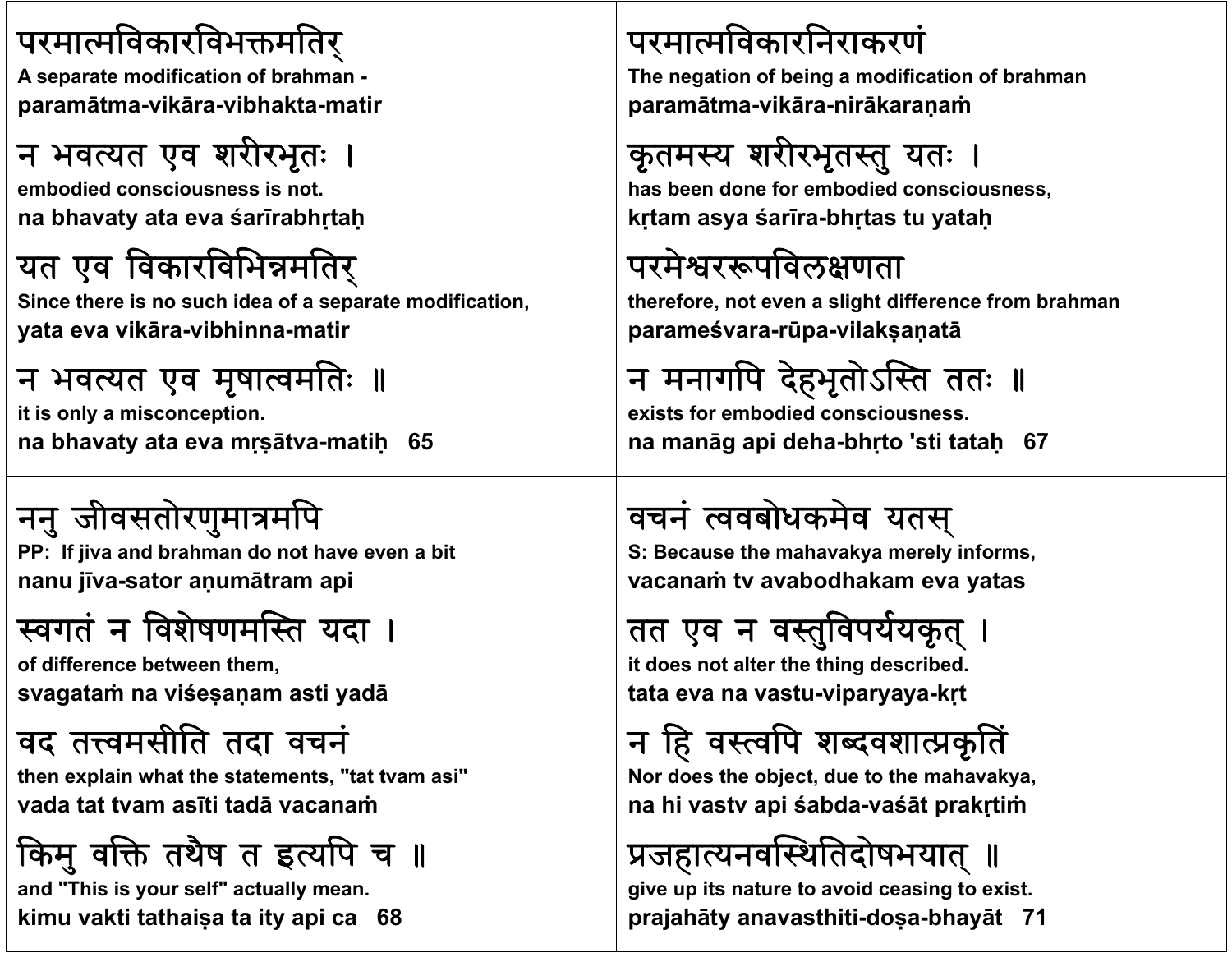#### यत एवमतो विषयस्य गुणं

**S lit f bj t l ith So, a quality of an object, along with yata evam ato viṣayasya guṇaṁ**

## विषयेण सहात्मनि मूढधिया ।

**th bj t i d the object, superimposed on atma d ti ueognorance, viṣayeṇ<sup>a</sup> sahātmani <sup>m</sup>ūḍha-dhiyā**

### अधिरोपितमप्स्विव भूमिगुणं

**lik h li f h i d like the quality of earth superimposed on water,**  $\alpha$  **adhiropitam** apsv **iva** bhūmi-gunam

# प्रतिषेधति तत्त्वमसीति वचः ॥

**is negated by the mahavakya, "tat tvam asi." pratiṣedhati tat tvam asīti vacaḥ 72**

#### वमसीित पदयमेित युजा

**The t d" wo words, "tvam asi," td are connected tvam asīti pada-dvayam eti yujāṁ**

## तदिति ध्वनिना सह तत्त्वमिति ।

**with th d "t t" ith the word, "tat" - you are th t <sup>a</sup> . tad iti dhvaninā saha tat tvam iti**

## यया सह नामपद समयान्

**Th ( ) b d i h h b The pronoun (tat) must be connected with the verb kriyayā saha <sup>n</sup>āma-padaṁ samiyā<sup>n</sup>**

# निरपेक्षमुपैत्यनया हि युजाम् ॥

**because one's expectation is fulfilled by that. nirapekṣam upaity anayā hi yujā<sup>m</sup> 77**

## सत एव हि नाम जगत्प्रकृतेर्

**B h th ra man, the source of th ld f the world, sata eva hi nāma jagat prakṛter**

## उपधानवशादिह जीव इति ।

**i ll d s calledjiva d t diti i dj t due to conditioning adjuncts. upadhāna-vaśād iha jīva iti**

## अत एव <sup>न</sup> जीवसतवकता

**S bi fh f So, not being of the nature ofjiva ata eva na jīva-satattvakatāṁ**

#### प्रकृतस्य सतः प्रतिपादयति ॥ **is brahman, it (mahavakya) teaches.**

**prakṛtasya sataḥ pratipādayati 74**

## पुरुषोऽभिहितस्त्वमसीति यदा

**When a person says, "Y " ou are," puruṣ<sup>o</sup> 'bhihitas tvam asīti yadā**

## किमसानि वदेति तदाभिमुखः

**th li t ld l "Wh t I?" the listener would eagerly say, "What am kim asāni vadeti tadābhimukhaḥ**

## वणाय भवेदणमादगुण

**l di h i h b l h leading to hearing the subtle truth śravaṇāya bhaved <sup>a</sup>ṇimādi-guṇaṁ**

## सदिति प्रकृतं तदसीति वदेत् ॥

**when he answers, "That brahman you are." sad iti prakṛtaṁ tad asīti vadet 80**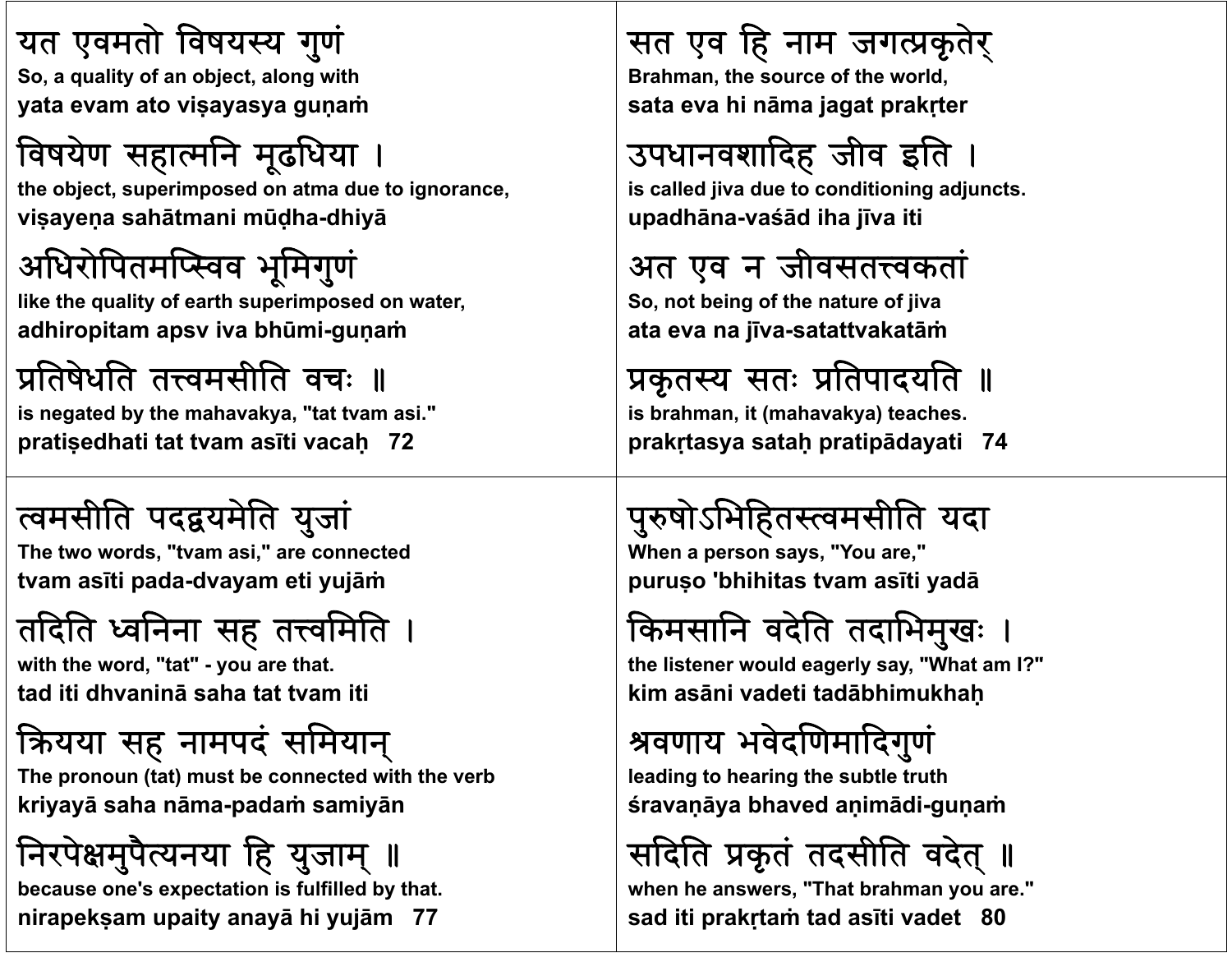#### विषयाभिमुखानि शरीरभृतः

**F b di d i t d bj t For embodied consciousness, towards objects viṣayābhimukhāni śarīra-bhṛtaḥ**

#### स्वरसेन सदा करणानि यतः ।

**th l di t d b t the senses are always directed by nature, svarasena sadā karaṇāni yataḥ**

#### वकमेष <sup>न</sup> पमवितै तत

**so one d i hi oes not recognize his true nature. svakam <sup>e</sup>ṣ<sup>a</sup> na <sup>r</sup>ūpam avaiti tataḥ**

प्रतिबोध्यत एव ततो वचनैः ॥ **So, it must be taught by the scriptures. pratibodhy ata eva tato vacanaiḥ 82**

#### सदुपासनमस्य विधेयतया

**"As an i j ti t dit t injunction to meditate on b h ra man, sad-upāsanam asya vidheatayā**

#### वचनस्य मम प्रतिभाति यतः ।

**the mah k ava ya seems to me. vacanasya mama pratibhāti yataḥ**

#### अत एव <sup>न</sup> जीवसदाकता

**F hi or t s reason, jiva dh f oes not have nature ofb h ra man ata eva na jīva-sadātmakatāṁ**

# प्रतिबोधयतीत्यवदत्तदसत् ॥

**it seems," it was said. That is incorrect. pratibodhayatīty avadat tad asat 86**

## इयता हि न देहभृतोऽस्ति भिदा

**E b di d i i t t Embodied consciousness is not separate iyatā hi na deha-bhṛto 'sti bhidā**

# परमात्मदृशेरिति वाच्यमिदम् ।

**from b h ra man-consciousness -- the mah k ava ya says. paramātma-dṛśer iti <sup>v</sup>ācyam idam**

## स्थितिकाल इहापि च सृष्टिमुखे

**Ahb i i f i At the beginning of creation even as now, sthiti-kāla ihāpi ca sṛṣṭi-mukhe**

#### सदनन्यतया श्रुत एष यतः ॥

**the scriptures reveal one's non-separateness from brahman. sad-ananyatayā śruta eṣa yataḥ 84**

# सदुपास्व इति श्रुतिरत्र न ते

"Meditate on brahman," the scripture does not tell you. **sad-upāsva iti śrutir atra na te**

### तदसि त्वमिति श्रुतिरेवमियम् ।

**"Y th t " th i t "You are that," the scripture says. tad asi tvam iti śrutir evam iyam**

## यत एवमतो न विधित्सतता

**S h i ij i So, there is no injunction yata evam ato na vidhitsatatā**

#### सदुपासनकर्मण इत्यमृषा ॥

**to meditate on brahman. This is correct. sad-upāsana-karmaṇa ity amṛṣā 87**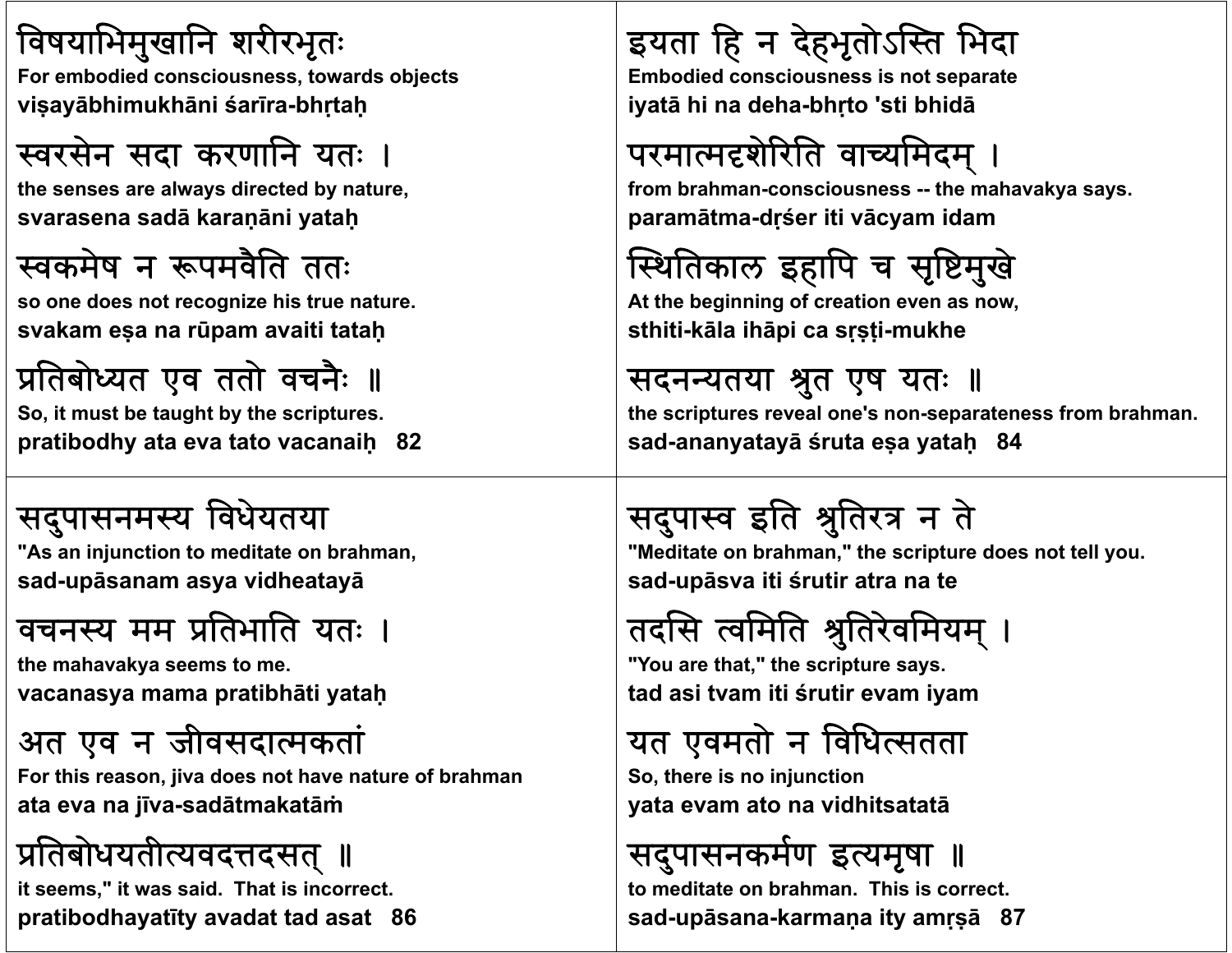#### यदि तस्य कुर्ताश्चेदिहानयनं

**If i j ti If an injunction i dd d b is added by someone, yadi tasya kutaścid ihānayanaṁ**

## क्रियते तदनर्थकमेव भवेत् ।

**it ld b i l it would be meaningless kriyate tad anarthakam eva bhavet**



**b h i hb because what is taught by a person puruṣeṇ<sup>a</sup> kṛtasya yataḥ śrutitā**

# न भवेदिति वेदविदां स्मरणम् ॥

**has no scriptural authority, according to Vedic scholars. na bhaved iti vedavidāṁ smaraṇam 88**

# विनवतत एव शररगता

The wrong conclusion that the self is the body **vinivartata eva śarīra-gatā**

# विपरीतमतिः पुरुषस्य तदा ।

**i i di t l d f is immediately removed for a person viparīta-matiḥ puruṣasya tadā**

# वचनेन तु तत्त्वमसीति यदा

**whh " en the statement, "tat tvam asi" vacanena tu tat tvam asīti yadā**

# प्रतिबोध्यत एष त इत्यपि च ॥

**or "This is your self" causes enlightenment. pratibodhyata eṣa ta ity api ca 92**

### पुरुषस्य शरीरगतात्ममतिं

**A ' li person's wrong conclusion th t h i th b d that he is the body, puruṣasya śarīra-gatātma-matiṁ**

# मृतिसम्भवहेतुमनर्थकरीम् ।

**whi h i th f bi th d ff i hich is the cause for rebirth and suffering <sup>m</sup>ṛti-sambhava-hetum anartha-karī<sup>m</sup>**

## अपनीय सदामित दधती

removing that with knowledge of the self being brahman, **apanīya sad-ātma-matiṁ dadhatī**

# महते पुरुषस्य हिताय भवेत् ॥

**it (mahavakya) is greatly beneficial for a person. mahate puruṣasya hitāya bhavet 91**

# यदि तत्त्वमसीति वदेद्वचनं

**If the mah k ava ya, "t t <sup>a</sup> tvam asi" tt h were to teach yadi tat tvam asīti vaded vacanaṁ**

# सदुपासनकर्म न तत्त्वमिति ।

**medit ti a on on b h ra man, and t " th t " d not "you are that," sad-upāsana-karma na tat tvam iti**

#### पुरुषस्य फलं <sup>,</sup> सदुपासनतो

**f h di or a person who meditates on b h ra man, puruṣasya phalaṁ sad-upāsanato**

## विमृशामि भविष्यति कीदगिति ॥

**I wonder, "What would be the result?" vimṛśāmi bhaviṣyati kīdṛg iti 94**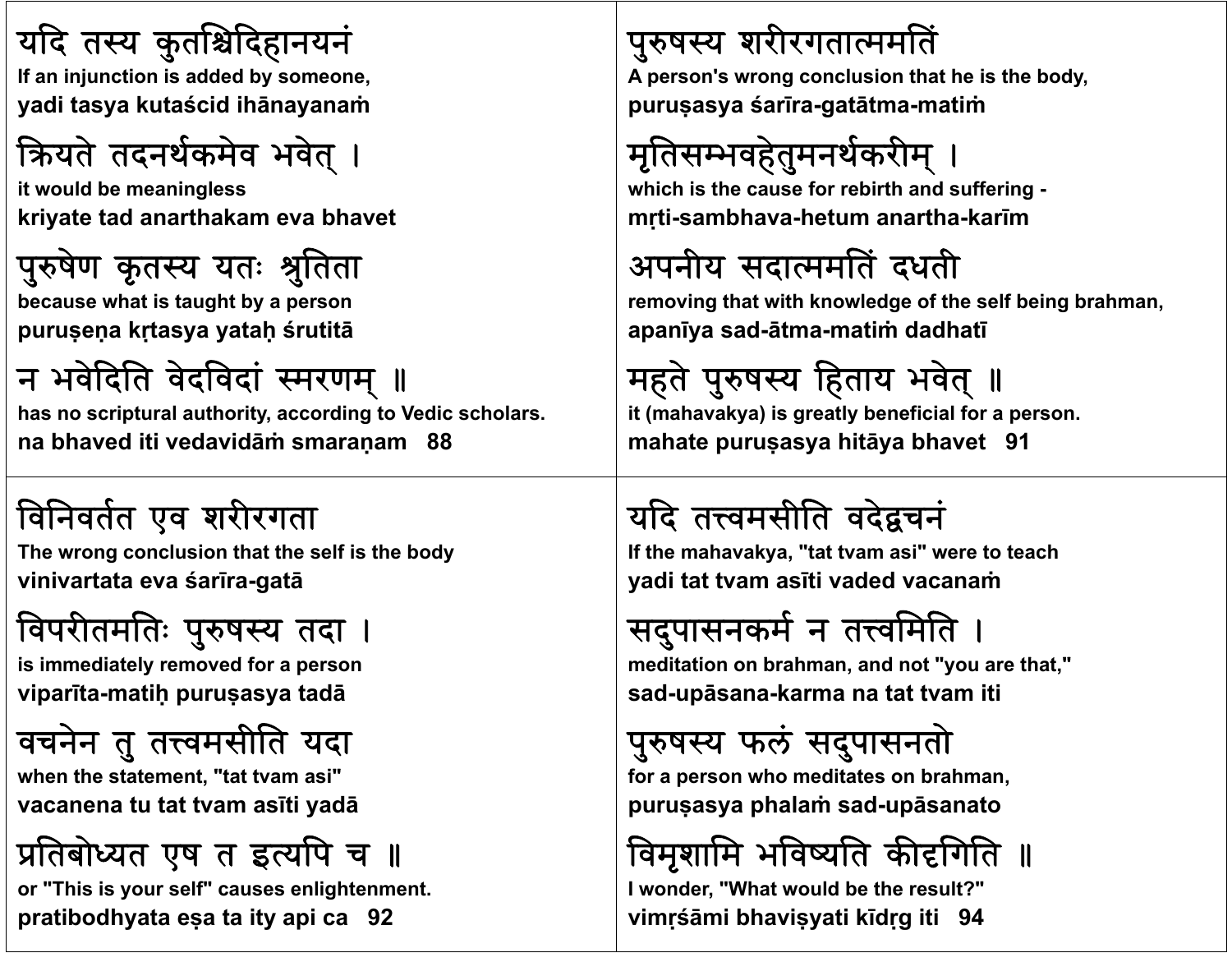# पुरुषस्य तु मर्त्यगुणस्य भवेत्

**If ' a person's nat t l tl ture were truly mortal, puruṣasya tu martya-guṇasya bhavet**

#### त्सदुपासनया न सदात्मकता ।

by meditating on brahman, and not recognizing one's identity, **sad-upāsanayā na sad-ātmakatā**

#### न कथश्चिदपि प्रजहाति यतः

**i i i ibl f it is impossible for anyone to remove na kathañcid api prajahāti yataḥ**

# प्रकृतिं सहजामिह कश्चिदपि ॥

**one's inborn nature.prakṛtiṁ sahajām iha kaścid api 95**

#### रसविद्धमयः प्रकृतिं सहजां **PP J t lik t l i d ith PP: Just like metal, mixed with mercury, rasa-viddha-mayaḥ prakṛtiṁ sahajāṁ**

# प्रविहाय यथा कनकत्वमियात् ।

**gi it t d b ld ives up its nature and becomes gold, pravihāya yathā kanakatvam iyāt**

## पुरुषोऽपि तथा सदुपासनया

**so too, a person, th h di i hrough meditation on b h ra man, puruṣ<sup>o</sup> 'pi tathā sad-upāsanayā**

# प्रतिपत्स्यत एव सदात्मकताम् ॥

**acquires the nature of brahman. pratipatsyata eva sad-ātmakatā<sup>m</sup> 97**

# यद देहभृदेष सदाकता

**If b di d If embodiedconsci t ll b iousness actually becomes b h ra man yadi deha-bhṛd <sup>e</sup>ṣ<sup>a</sup> sad-ātmakatāṁ**

# प्रगमिष्यति वै सदुपासनया ।

**th h dit ti through meditation on b h ra man, pragamiṣyati vai sad-upāsanayā**

# न च हास्यति रूपमसौ हि निजं

**th ill i b d i ' ? hen will it not abandon it's own nature? na ca hāsyati rūpam asau hi nijaṁ**

# यत ऐक्यमतिर्न भवत्युभयोः ॥

**Knowledge of oneness cannot arise for two distinct things. yata aikya-matir na bhavaty ubhayoḥ 96**

# अमृतत्वमसत्पुरुषस्य यदि

**S**: If a person who is not brahman **amṛtatvam asat-puruṣasya yadi**

# क्रियते सदुपासनया यजिवत् ।

**b i t l d t dit ti becomes immortal due to meditating on b h ra man, kriyate sad-upāsanayā yajivat**

## यजिकार्यवदन्तवदेव भवेत्

then the result would be temporary, like the result of a ritual, **yaji-kāryavad antavad eva bhavet**

# कृतकस्य यतो विदिताध्रुवता ॥

**because anything produced is known to be temporary. kṛtakasya yato viditādhruvatā 101**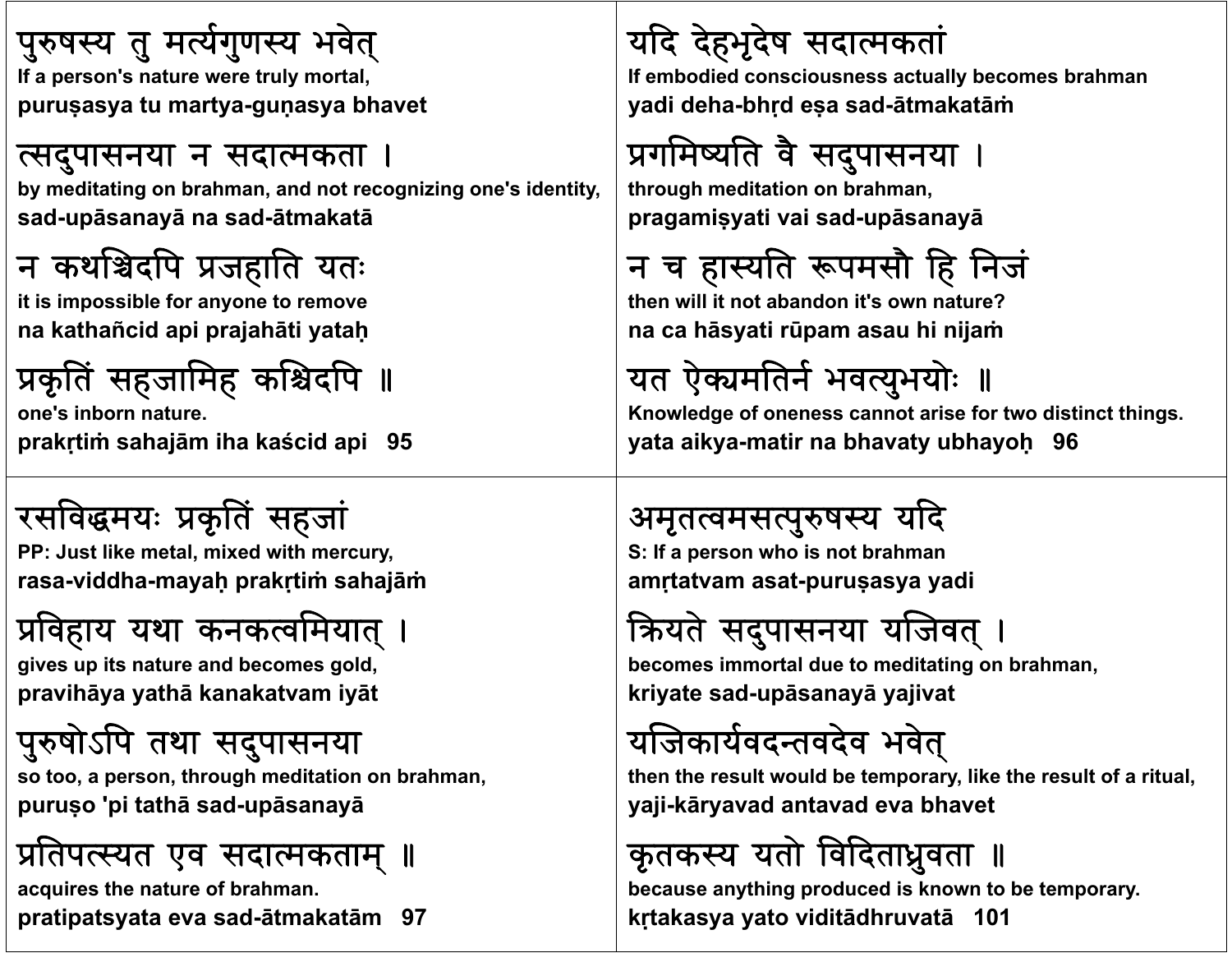#### फलमीदगिदं सदुपासनतः

**Such a (temporary) result, due to meditation on brahman, phalam īdṛg idaṁ sad-upāsanataḥ**

## पुरुषस्य भविष्यति नान्यदतः ।

**will arise for a person, not any other result. puruṣasya bhaviṣyati <sup>n</sup>ānyad ataḥ**

#### <sup>न</sup> <sup>च</sup> तरवतयाभमत

**That (immortality) is not considered correct na ca tan niravadyatayābhimataṁ**

#### विदुषां बहुदोषसमीक्षणतः ॥ **by the wise who understand its many defects. viduṣāṁ bahu-doṣa-samīkṣaṇataḥ 103**

#### सकलोपनिषत्सु शरीरभृतः

**I ll th In all the upanihd <sup>s</sup> <sup>a</sup> s, emb di d i i bodied consciousness is sakalopaniṣatsu śarīra-bhṛtaḥ**

## परमात्मपदैकविभक्तितया ।

**i iti ith d i in apposition with words meaning b h ra man. paramātma-padaika-vibhaktitayā**

### उपदेशवचांस्यनयैव दिशा

**I hi n t s way, th hi ese teachings upadeśa-vacāṁsy anayaiva diśā**

## गमयेन्मतिमानभियुक्ततया ॥

**an intelligent person should construe correctly. gamayen matimān abhiyuktatayā 105**

#### सदुपासनकर्मविधानपरं

**A i j ti t An injunction to medit t <sup>a</sup> e on b h ra man sad-upāsana-karma-vidhāna-paraṁ**

# न भवेदत एव हि तद्वचनम् ।

**the mah k ava ya i t Th f is not. Therefore, na bhaved ata eva hi tad vacanam**

## अहमस्मि शरीरमिदं च ममेत्य्

**"I h b d " d "Thi i i " "I am the body," and "This is mine," aham asmi śarīram idaṁ ca mamety**

## विवेकमतिं विनिवर्तयति ॥

**such wrong conclusions the mahavakya removes. aviveka-matiṁ vinivartayati 104**

## द्रविडोऽपि च तत्त्वमसीति वचो

Dravidacharya also explained that "tat tvam asi" **draviḍ<sup>o</sup> 'pi ca tat tvam asīti vaco**

## विनिवर्तकमेव निरूपितवान् ।

**onl ti b t lli th t f ly removes wrong notions, by telling the story of vinivartakam eva nirūpitavā<sup>n</sup>**

## शबरेण ववधतराजशशारे्

**Sh ba ara, wh i d h f ki ho raised the son of a king, śabareṇ<sup>a</sup> vivardhita-rāja-śiśor**

### निजजन्मविदुक्तिनिदर्शनतः ॥

**knowing his birth, told him (he was a prince). nija-janmavid ukti-nidarśanataḥ 106**